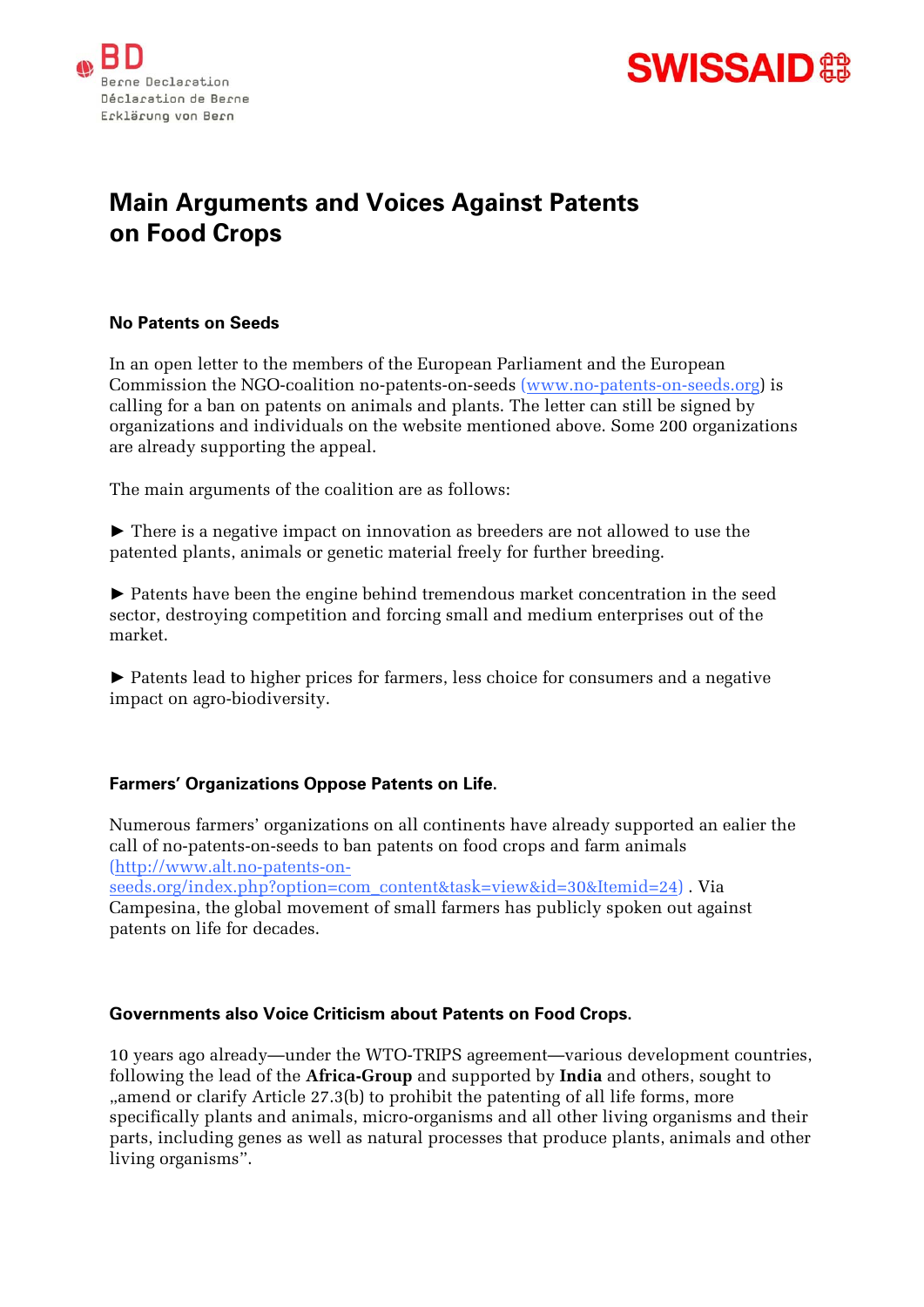



The most serious misgivings about patents on life voiced by these governments had to do with development, food security, environment, culture, and morality and included concerns relating to the implications of patent protection on plants with regard to access, cost, re-use and exchange of seeds by farmers.

An appeal by **Bolivia** submitted to the TRIPS council in March 2010 and reconfirmed by a second petition the following year also called for a general ban on patents on life. Among other things, Bolivia pointed out how numerous patented genes that might be used to mitigate the effects of climate change (drought, heat) were unavailable because they were the exclusive property of a handful of large corporations.

In recent years, **Germany** has taken a very firm stand against patents on food crops and livestock. In their coalition agreement the governing parties CDU, CSU, and FDP emphatically state that "intellectual property rights notwithstanding, we reject patents on food crops and livestock". The German government calls for a change of EU bio patent guidelines that put "agricultural production at risk of being monopolized at the expense of small farmers and biological diversity", in the words of Julia Klöckner, a senior official with the Federal Ministry of Food, Agriculture and Consumer Protection. This concerns are supported by an expert opinion of the advisory body on biodiversity and genetic resources of the ministry

(http://www.bmelv.de/SharedDocs/Downloads/Landwirtschaft/Tier/TierzuchtTierhaltun g/Gutachten-Biopatente.pdf?\_\_blob=publicationFile – in german).

# **Plantum NL Position on Patent and Plant Breeders' Rights**

On 6 May 2009, Plantum NL (Europe's largest breeder organization with some 400 members who collectively own approx. 43% of European plant variety protection rights) adopted a new position as regards the relation between patent- and plant breeders' rights, asking for a fundamental change in patent law: Biological material protected by patent rights should be freely available for the development of new varieties. This free availability, use and exploitation should not be allowed to be obstructed in any way, either directly or indirectly, by patent rights.

The overwhelming majority of Plantum members believe that these developments pose a threat to the tried and tested system of open innovation within the plant breeding sector. First and foremost, we can expect a price increase for plant propagating material, since any costs which are associated with obtaining licenses and applying for or defending patents will be passed on to the growers. Not all plant breeding companies will be able to obtain licenses for important traits, as a result of which the growers will be faced with a more limited choice between the different suppliers of a particular crop. Finally, the expectation is that there will be even more consolidation as some plant breeding companies will no longer be able to maintain a competitive position in the market. This lack of players keeping up the competitive pressure will slow down the level of innovation in general across the sector.